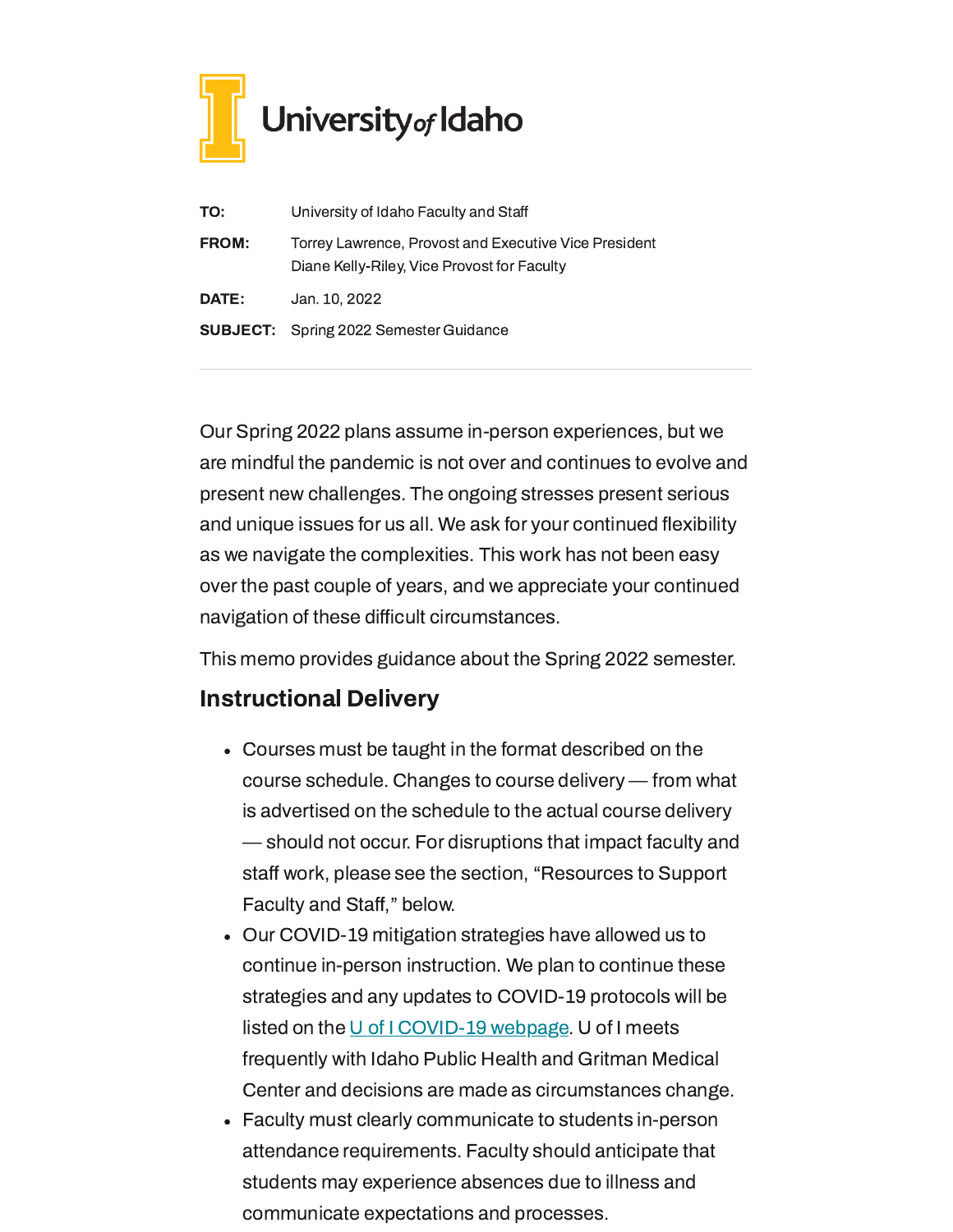- Students may be absent for a variety of reasons (travel disruptions, illness, family emergency and so on). We encourage you to work with students as it is feasible within your curriculum. Be mindful of the threshold of evidence you require from students related to their absences. As a rule of thumb, consider asking for a similar level of documentation from students that you might provide your employer in the case you need to be absent from work. That is, in most cases, employees notify their employer of an absence and are taken at their word. It is not always feasible for students to provide doctors' notes in the event of illness or death certificates in the event of a death in the family. Students may experience multiple disrupting events in a semester. If this happens, students should work with their faculty members and can reach out to the Dean of Students for assistance as needed. If you are concerned that a student is fabricating circumstances for multiple absences, you can file a [VandalCARE](https://www.uidaho.edu/student-affairs/dean-of-students/vandalcare) report.
- Faculty should submit [VandalCARE](https://www.uidaho.edu/student-affairs/dean-of-students/vandalcare) reports for students they are concerned about. Concerns can include illness, numerous absences without reason, mental health issues, disruptive, distressed, disturbed or dangerous behavior.
- The Center for [Excellence](https://www.uidaho.edu/provost/cetl) in Teaching and Learning provides support for faculty with instructional design and delivery. A good starting place is the syllabus [checklist](https://www.webpages.uidaho.edu/cetl/syllabus-checklist.asp) and the [syllabus](https://www.webpages.uidaho.edu/cetl/syllabus-center.asp) center which provide detailed information for preparing materials for course delivery, including language that can be used from [Healthy](https://www.webpages.uidaho.edu/cetl/docs/2021-Fall-Healthy-Vandals-Syllabus-Policies.pdf) Vandal Syllabus and tips for the first day of class.

#### Mask Requirement

- Masks are required in all university buildings on the Moscow campus. Statewide masking protocols are under the direction of the local executive officer or site manager. Please continue to follow your local guidance.
- In classrooms, students must wear masks properly or they can be removed from class immediately.
- Faculty are empowered to ask anyone to leave their classroom if not masked properly.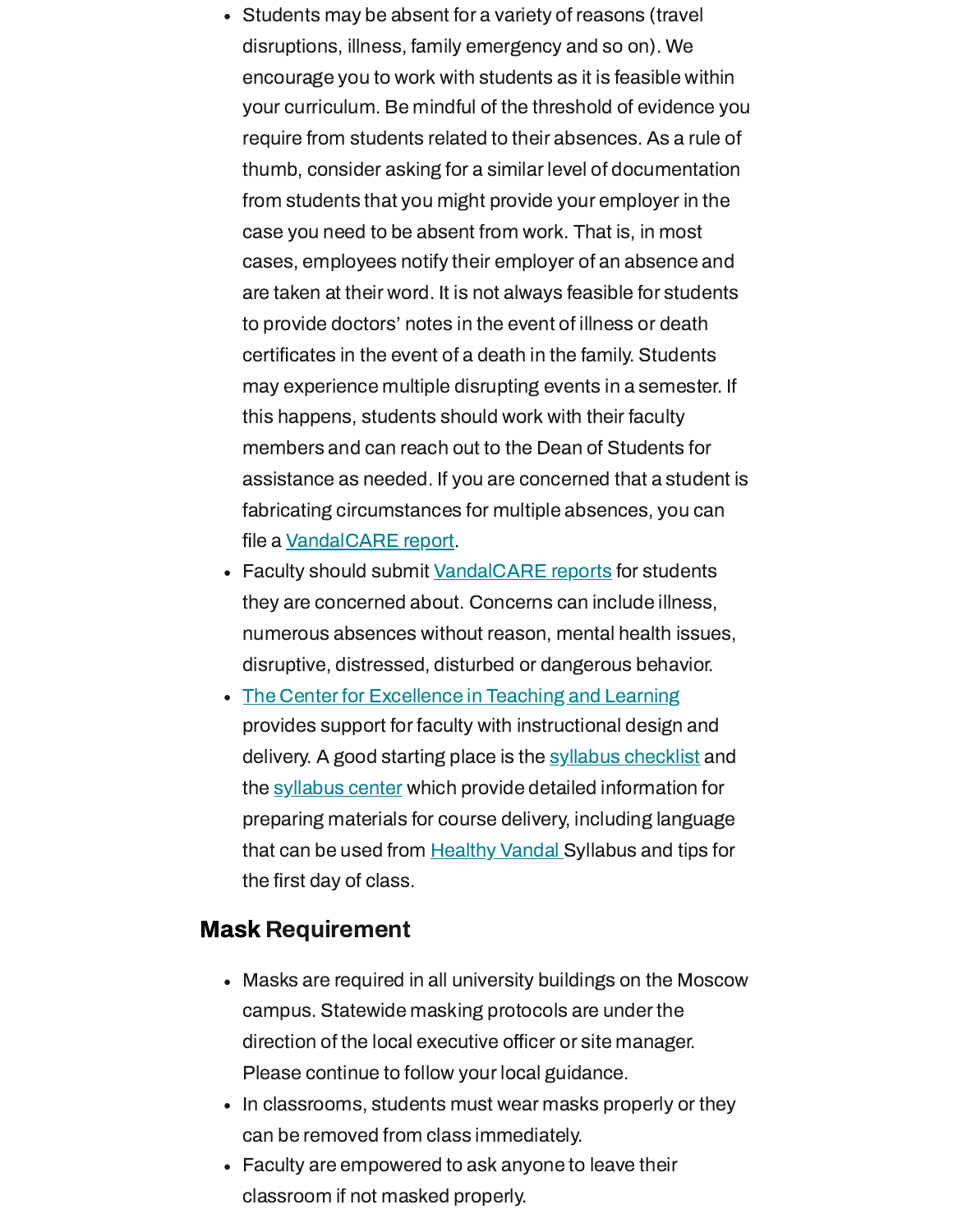- If you are at risk, consider purchasing a KN95 mask or three- or four-ply surgical facial coverings, which offer more protection than their cloth counterparts. A snug and tight fit is also key. Learn more about improving mask effectiveness on the CDC [webpage.](https://www.cdc.gov/coronavirus/2019-ncov/prevent-getting-sick/about-face-coverings.html)
- U of I facilities located outside Moscow will continue to follow their local regulations. Site supervisors will communicate to their communities separately.

### Protocol for handling students who do not adhere to the face mask policy:

All U of I students must wear face masks properly while inside U of I buildings, including in classrooms. Students are not permitted to remove face masks during classes, even if they can maintain a six-foot distance from other students.

- $\bullet$  Step 1 In the event a student refuses to wear a face mask in class, the faculty member should address the behavior and request that the student put on a face mask. For example: "There is a requirement that all community members correctly wear a face mask while in classrooms to keep us all safe and healthy. Please wear a face mask to continue to be in this space."
- Step 2 If a student still refuses to wear a mask, the faculty member should direct them to leave the classroom.
- Step 3 If the student refuses to leave the class, you should contact Campus Security (208-885-SAFE) to have the student removed from the classroom.

# Testing and Vaccination Clinics

- Vault tests are available on the Moscow campus and at each educational center for symptomatic individuals. In Moscow, the tests are available with a VandalCard from noon to 2 p.m. weekdays at the Student Recreation Center, east entrance. Contact your center executive office for pickup information in Boise, Idaho Falls and Coeur d'Alene. COVID-19 testing is available through the Vandal Health Care Clinic or your personal doctor.
- U of I will have rapid tests available in the coming days, and rapid COVID-19 tests are available for purchase at local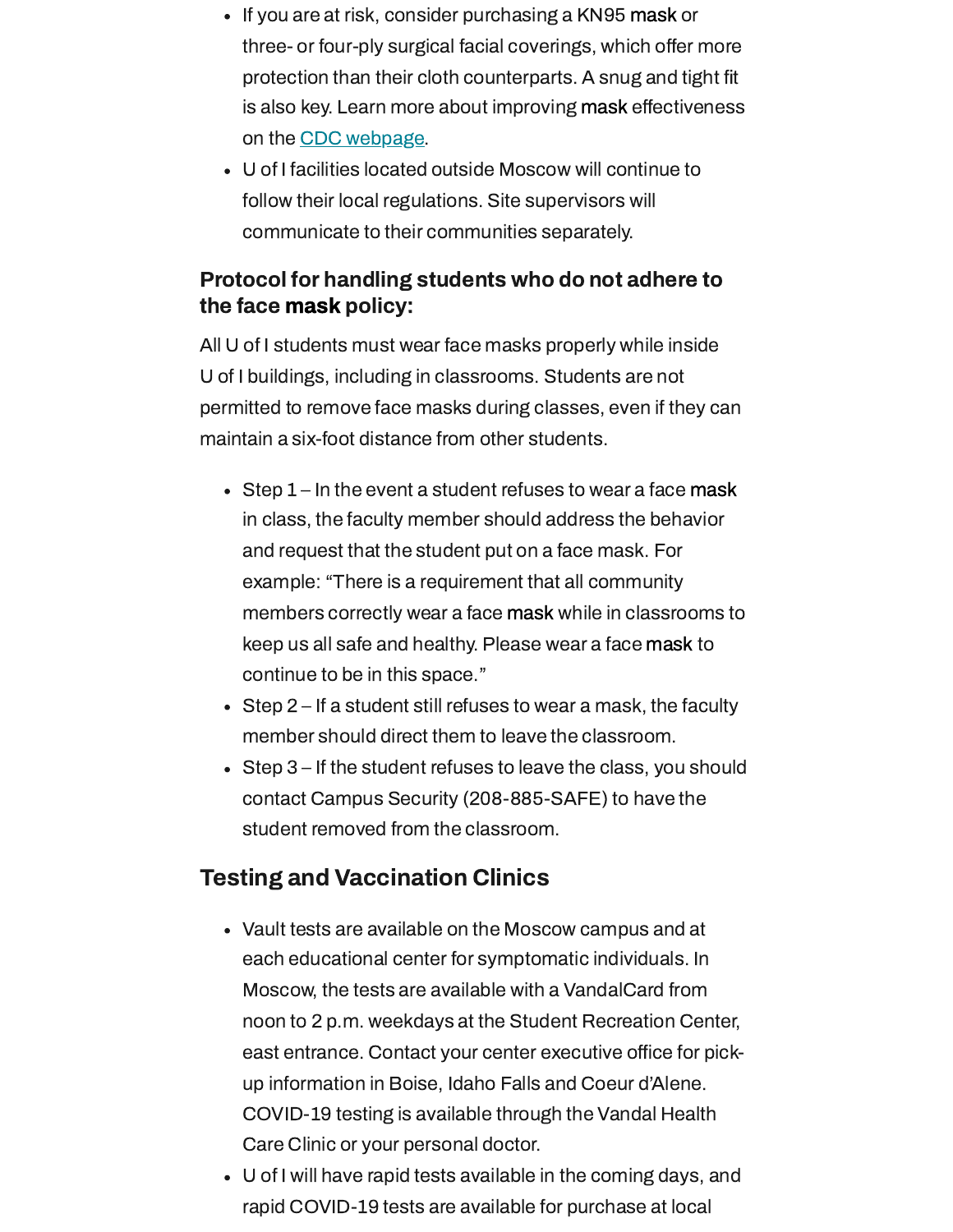- pharmacies or online.
- Vaccine clinics on the Moscow campus will be listed on the Vandal Health Clinic's COVID-19 vaccine [pre-registration](https://www.uidaho.edu/vandal-health-clinic/coronavirus/vaccine/pre-register) webpage. Vaccines are also available statewide at a variety of locations.
- An individual's vaccination status is private. Supervisors are prohibited from inquiring about employees' vaccination status; likewise, faculty are prohibited from inquiring about students' vaccination status.
- Isolation space remains available to students living on campus.
- Events and field camps can be scheduled following university protocols for COVID-19. We will continue to follow Idaho Stage IV restrictions until further notice. Email questions regarding events to [Jeremy](mailto:jbarron@uidaho.edu) Barron.
- Relevant information will be posted on the U of [I COVID-19](https://www.uidaho.edu/vandal-health-clinic/coronavirus) webpage.

# Resources to Support Faculty and Sta

- Faculty and staff may also experience disruptions at the start and throughout the semester (travel disruptions, illness, family emergencies and so on). If you are a faculty or staff member and a situation arises that affects your course or other work, contact your supervisor on appropriate steps to determine if you should briefly adjust the format of your work and continue in a different format or if is appropriate for you to take sick or annual leave and make alternate arrangements. Any change to a course delivery format must be done in coordination with the supervisor. If an extended absence occurs, reach out to your Human Resources Business Partner in addition to working with your supervisor.
- The ongoing stresses of the pandemic present many challenges. U of I's **Employee [Assistance](https://www.uidaho.edu/human-resources/benefits/core-benefits/eap) Program** is a free, confidential service that provides eligible employees and their families the opportunity to discuss personal problems with a professional counselor, receive unlimited telephone and internet access to resource and referral information and other self-help information.